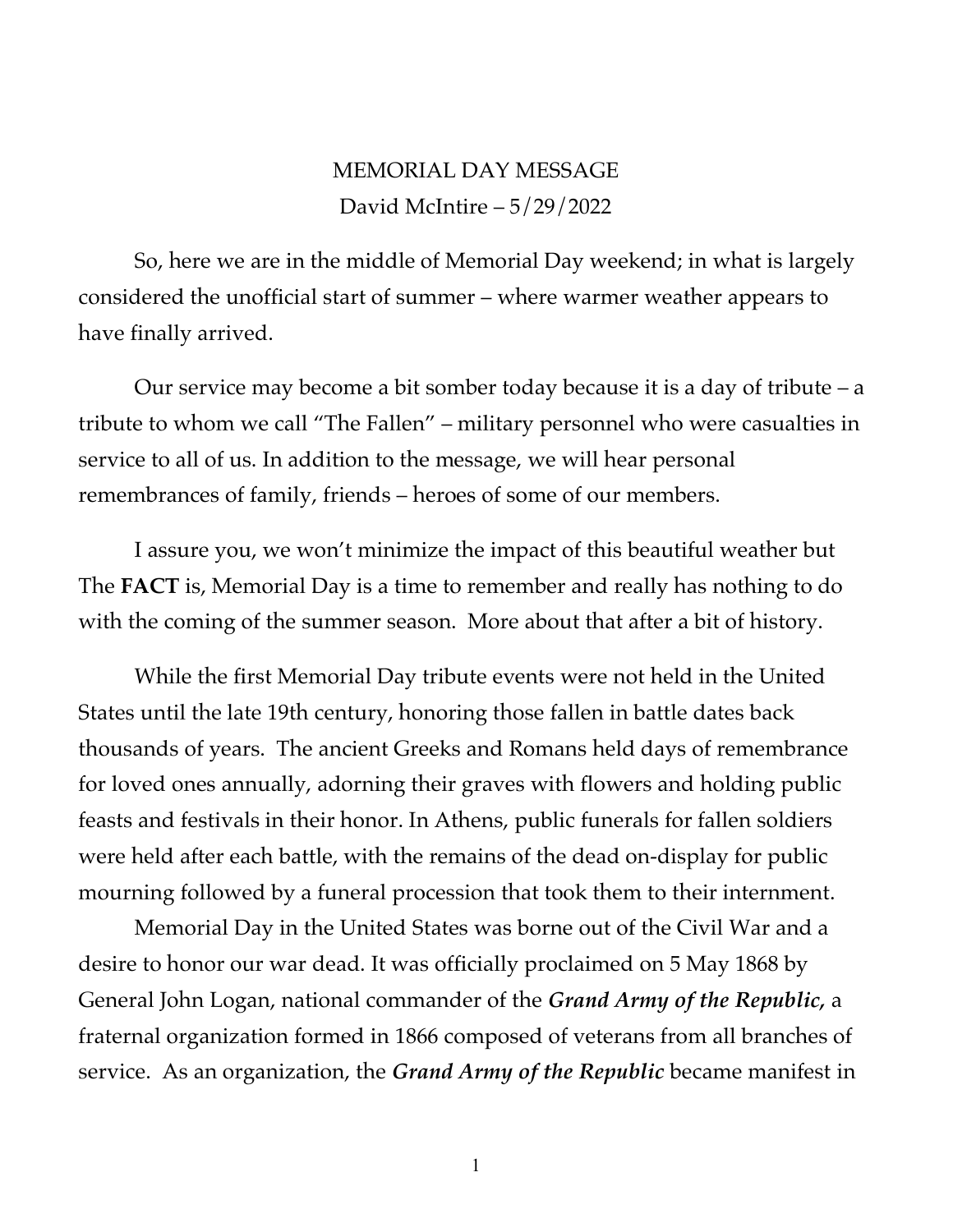hundreds of local community units called "*Posts.*" Of note, The G.A.R. amassed considerable political power in its heyday and became the first advocacy group in American politics supporting, among other things, voting rights for black veterans, establishing regular veterans' pensions, and helping to make Memorial Day a national holiday.

In 1868, Logan asserted the following in his General Order No. 11: *"The 30th of May, 1868, is designated for the purpose of strewing with flowers, or otherwise decorating the graves of comrades who died in defense of their country during the*  late rebellion, and whose bodies now lie in almost every city, village and hamlet *churchyard in the land.".* 

The date of "Decoration Day," as he called it, was chosen because it WAS NOT the anniversary of any particular battle.

On the first Decoration Day, General and later President James Garfield made a speech at Arlington National Cemetery. He concluded his talk with these words:

*"The voices of these dead will forever fill the land like holy benedictions. What other spot so fitting for their last resting place as this under the shadow of the Capitol saved by their valor? Here, where the grim edge of battle joined; here, where all the hope and fear and agony of their country centered; here let them rest, asleep on the Nation's heart, entombed in the Nation's love."* 

To honor the fallen that year, 5,000 participants decorated the graves of the 20,000 Union and Confederate soldiers buried in Arlington National Cemetery.

Again, there's more to the story - parts not always heard, resulting in faded memories.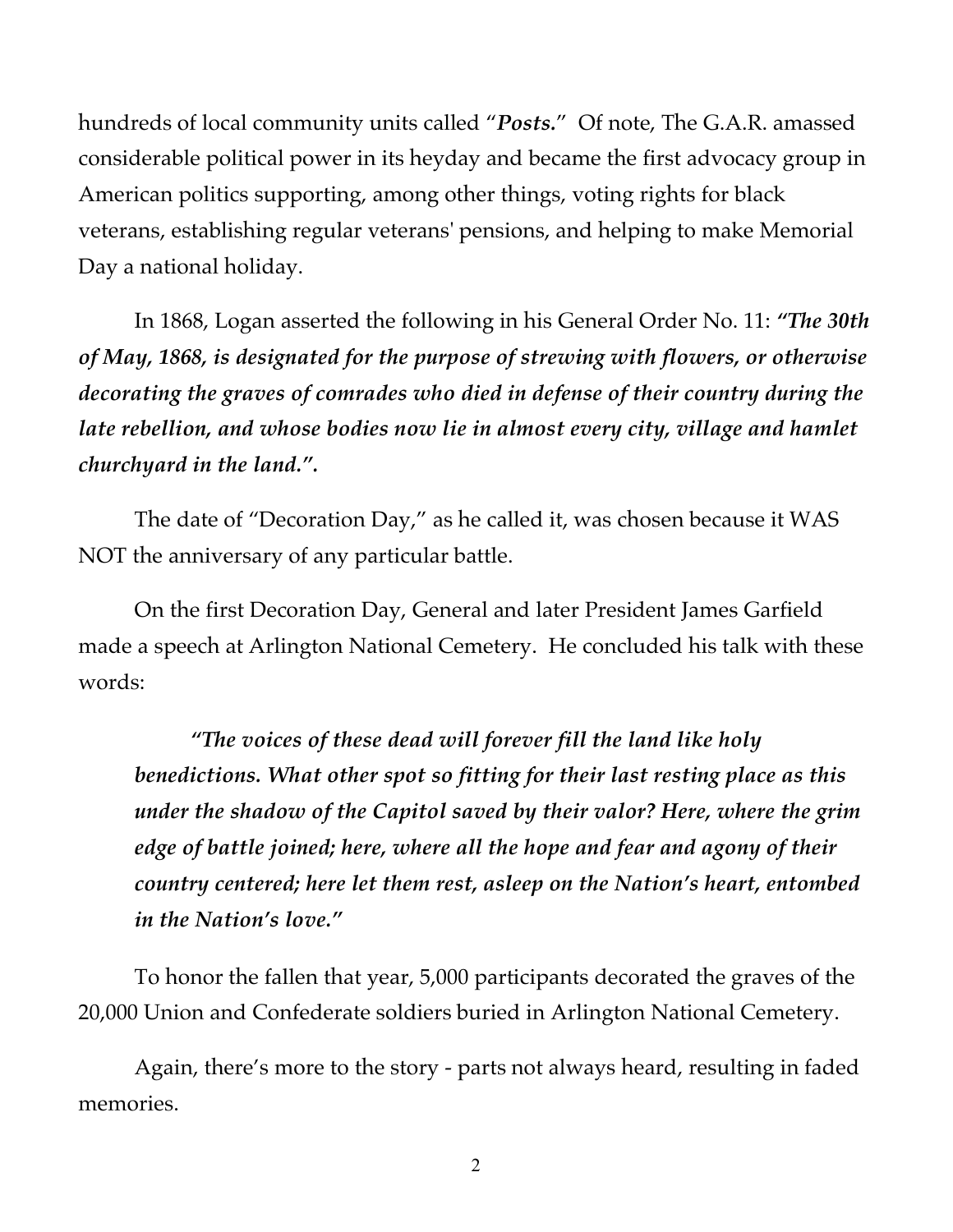Many historians credit freed slaves from the South with the origins of Memorial Day, though it was not called Memorial Day. The story goes that as the Civil War neared its end, thousands of Union soldiers, held by the Confederacy as prisoners of war, were herded into a series of newly constructed camps in Charleston, South Carolina. Conditions at one camp, a former racetrack, were so bad that more than 250 prisoners died from disease or exposure, and were buried in a mass grave behind the track's grandstand.

Three weeks after the Confederate surrender, on May 1, 1865, a procession of more than 1,000 people recently freed from enslavement, accompanied by regiments of what were known then as the U.S. Colored Troops and a handful of white Charlestonians, entered the former racetrack camp to sanctify a new, proper burial site for the Union dead. The group sang hymns, gave readings and distributed flowers around the cemetery, which they dedicated to the "Martyrs of the Race Course."

It wasn't until three years later that General Logan issued his order. So, General Logan gets the credit for Decoration Day which became our Memorial Day.

As with so many holidays, the dominant culture controls the story and the ritual. It is interesting, however, to learn that quite possibly, it was African Americans who first set aside a special time to honor Union soldiers -- soldiers who had died in the POW camp. For them, the cause of freedom was everything and it seemed right and fitting to remember the soldiers who died fighting so that they might live in freedom.

Even before the war ended, women's groups across the South were gathering informally to decorate the graves of Confederate dead. In April 1886, the Ladies Memorial Association of Columbus, Georgia resolved to commemorate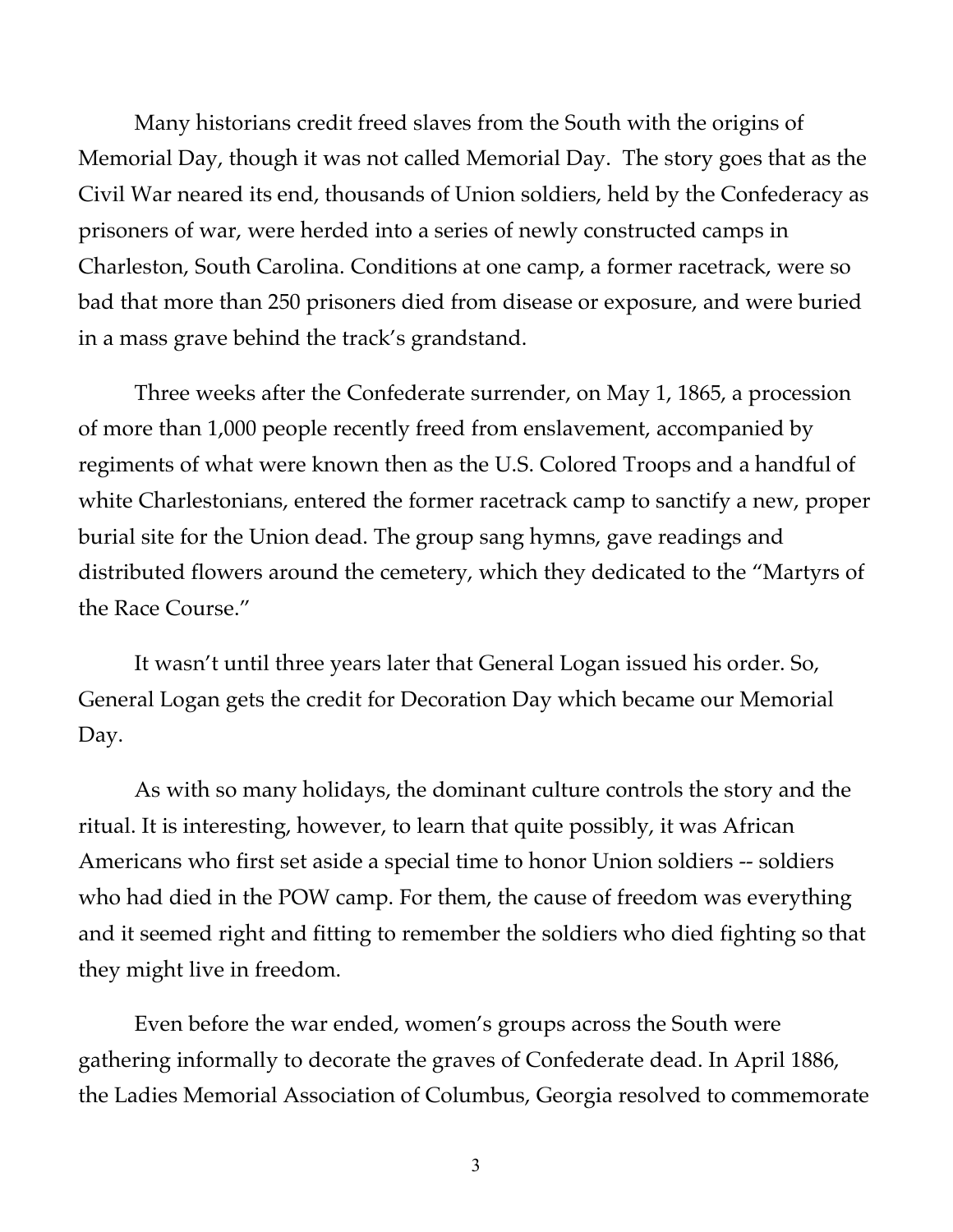the fallen once a year—a decision that is said to have influenced General Logan to follow suit. However, southern commemorations were rarely held on one standard day.

American's embraced the notion of "Decoration Day" immediately. That first year, more than 27 states held some sort of ceremony. By 1890, every former state of the Union had adopted Decoration Day as an official holiday. For more than 50 years, the holiday was used to commemorate those killed just in the Civil War. It wasn't until America's entry into World War I that the tradition was expanded to include those killed in all wars.

Although the term Memorial Day was used beginning in the 1880s, the holiday was officially known as Decoration Day for more than a century, when it was changed by federal law. In 1968, when the U.S. was deeply embroiled in the Vietnam War, the Uniform Monday Holiday Act was passed and went into effect 4 years later on January 1, 1971. Among other things, it moved Memorial Day from its traditional observance on May 30 (regardless of the day of the week), to a set day—the last Monday in May.

The move was not without controversy. Veterans groups, concerned that more Americans associate the holiday with the first long weekend of the summer and not its intended purpose to honor the nation's war dead. Some continue to lobby for a return to the May 30 observances.

So now we celebrate Memorial Day each year on the last Monday in May, as a tribute to all our military personnel who die in war. This year, after a two-year hiatus due to the Pandemic, most communities are once again waving flags and marching in parades as bands play John Phillip Sousa marches…and, Hopefully, **We Remember Them**.

There is nothing complicated about remembering to honor the fallen men and women. We pause and gather our thoughts and petitions of gratitude.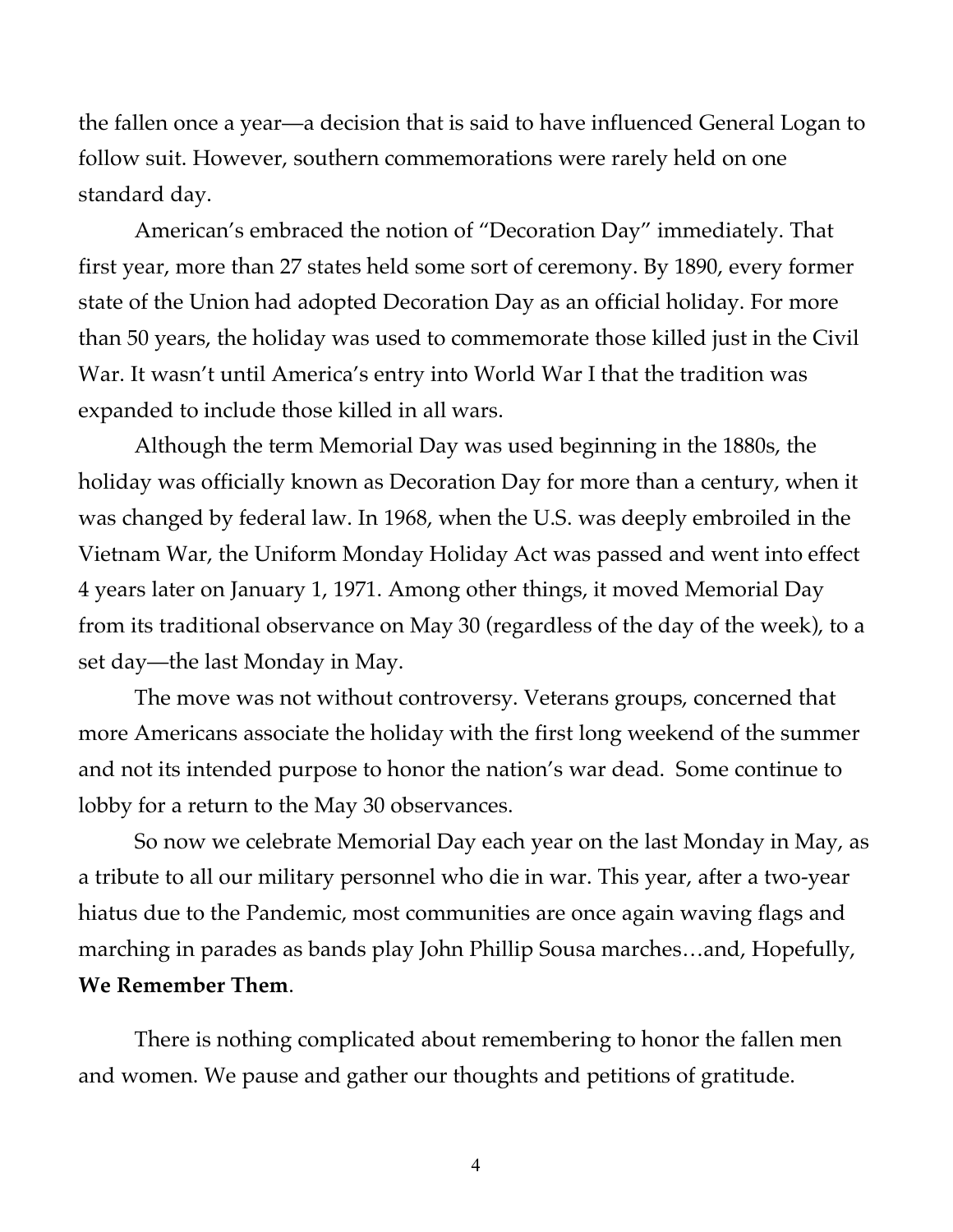And then, for many, it gets complicated. It gets complicated because they see how the solemn ritual of remembering our war dead gets altered to be a glorification of war. It is one thing to be proud of military service. It is quite another thing to equate pride of service with glorification of war.

Some critics say we, as a nation, have lost our way. We are asked to set aside a little time on Memorial Day to remember and honor those who made the ultimate sacrifice. And, we do so gratefully. But there is more required of us. We are required to be citizens; citizens who take very seriously the call to arms that may result in the death of many. We are required to be citizens who hold our elected officials – those who have the authority and responsibility to send our youth into battle – accountable for each and every death. We must hold ourselves and our elected officials to the highest standards and ideals of our nation. Standards of freedom and justice and equality.

Freedom, Justice and Equality. Today Harvard Business would call these "CORE VALUES."

Are those really the standards that determine our military involvement in the world today? The use of military force is a dreadfully serious decision as is the use of military personnel in armed and violent conflict. I am afraid the reality is that the appeal of money and power is stronger than our ideals of freedom, justice and equality. The greed of the already wealthy to amass even greater fortunes can and does pull our country into armed and violent conflict. I am also afraid it is true that our leaders today put personal wealth and power ahead of the national good. When they do, our people in uniform pay for that selfish greed with their lives. That is not a JUST CAUSE. Not even one life should be sacrificed on the altar of profit and power. Not one! I also hope that today we really do remember those who died in battle defending freedom and justice and equality. But consider this…will we really someday be called upon - on Memorial Day -to remember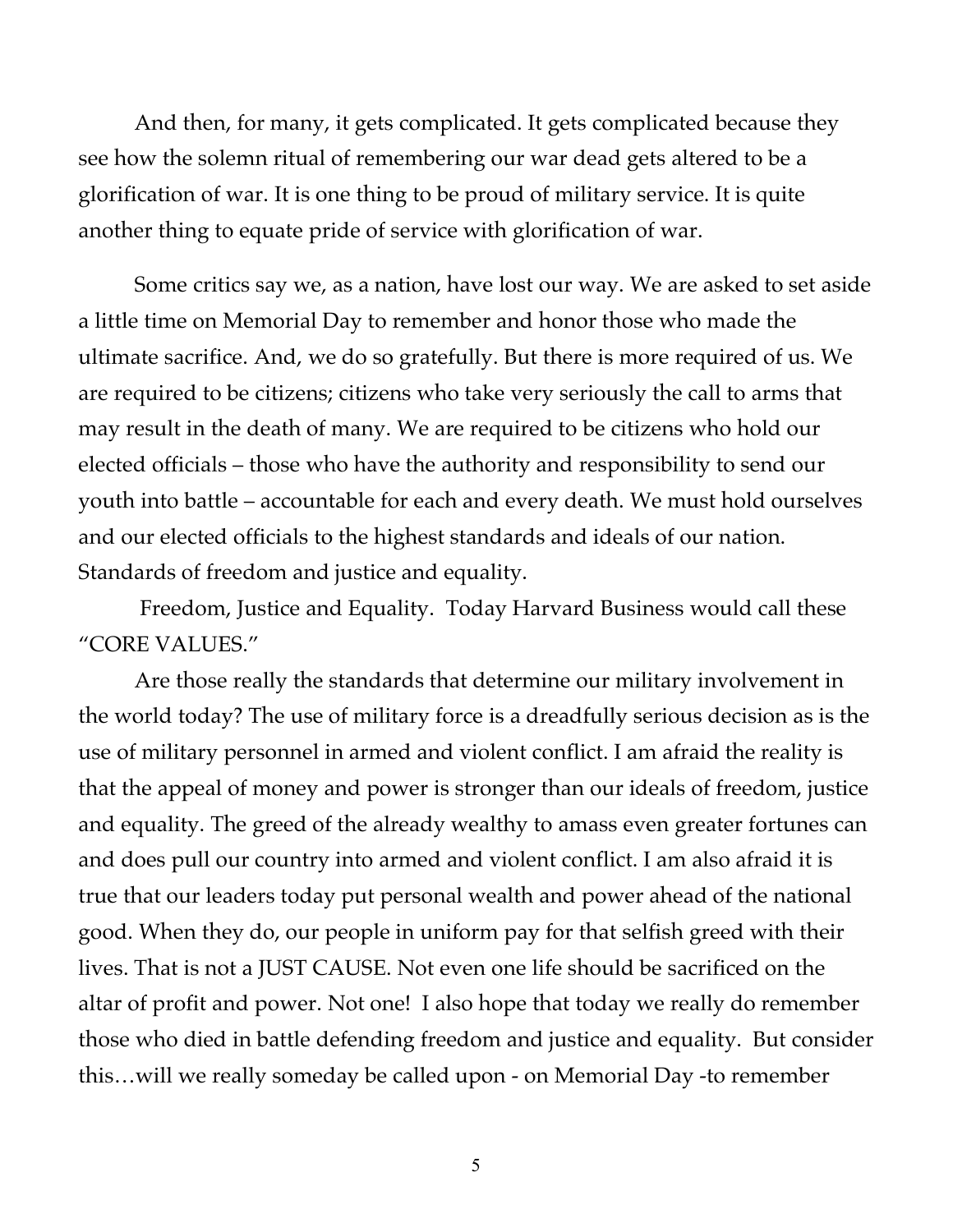those who will die defending profits and corporate or personal power? I certainly hope not!

If you are looking for some small ritual to observe and show respect tomorrow, there are still a couple on the books:

• If you raise an American flag on Memorial Day, it should be hung at half-staff until noon, then raised to the top of the staff.

• Since 2000, when the U.S. Congress passed legislation, all Americans are encouraged to pause on Memorial Day for a National Moment of Remembrance at 3 p.m. local time.

These are what you can do.

Award-winning Columnist Rachel Engel suggests there are 5 things not to do:

1. AVOID WISHING ANY ONE A "HAPPY MEMORIAL DAY" -- This is not Christmas – Memorial Day was not founded in joy with the promise of bringing delight each year. Despite what the day has transitioned into in American culture, it was established to honor and remember the fallen.

2. DON'T THANK CURRENT TROOPS JUST BECAUSE IT'S MEMORIAL DAY. Veterans are honored during November on Veteran's Day when we remember and appreciate the sacrifices of all veterans. But, Memorial Day allows the country to focus on those service members who are no longer with us – an important distinction.

3. DON'T DISREGARD ITS IMPORTANCE -- When we focus mostly on the backyard barbecues or discounts on refrigerators, we allow the true meaning of Memorial Day to become lost. Grill some amazing steaks, and find the perfect mattress on sale, just don't forget to raise a glass in honor of those service men and women who gave the ultimate sacrifice.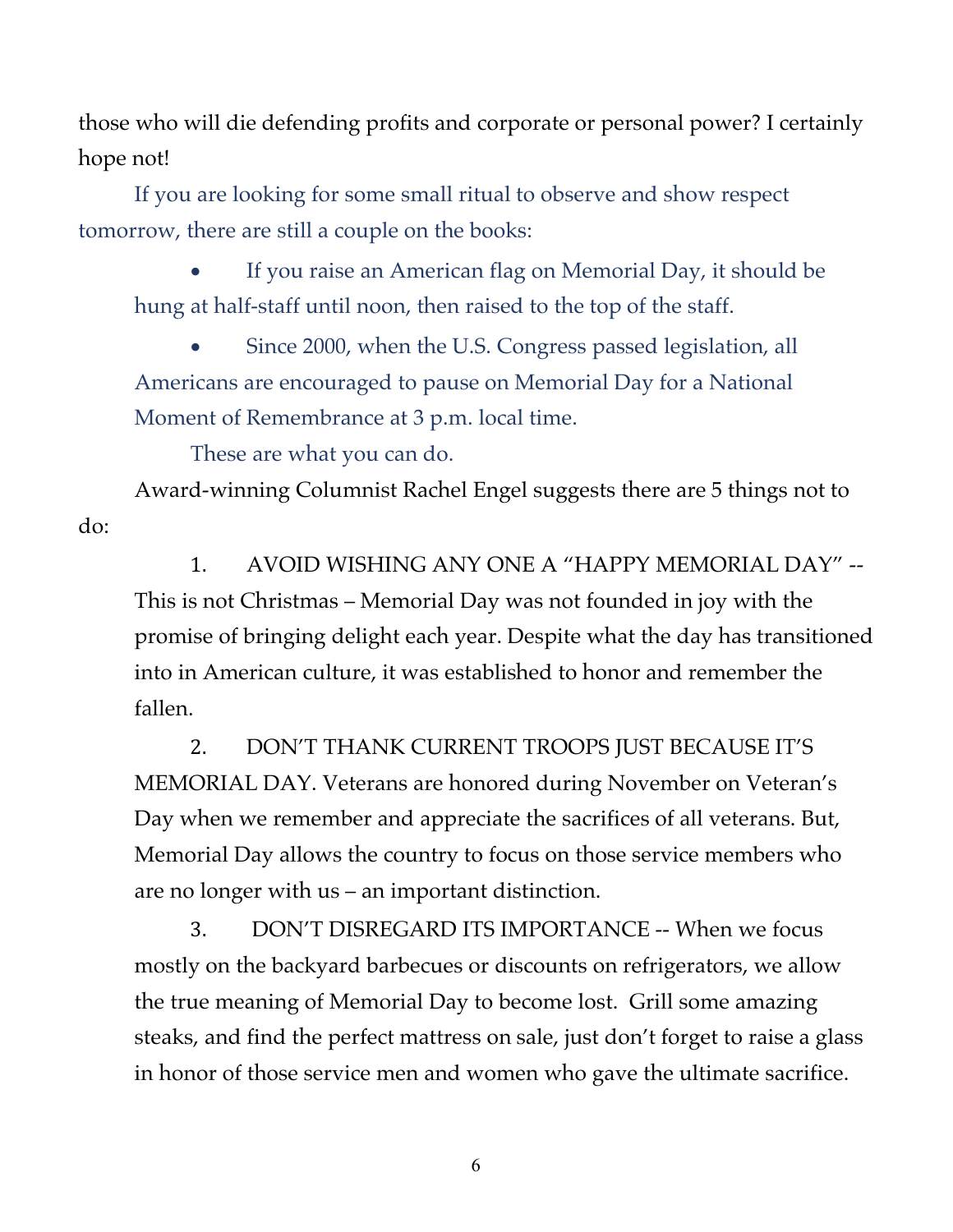4. DON'T FORGET IT EXISTS -- Even worse than allowing the day to become synonymous with deep discounts and potato salad, is letting it slip from the public's mind completely. When it becomes simply a highlyanticipated extra morning of sleeping in, instead of the day of reflection and appreciation it was meant to be, we disrespect.

5. DON'T LET POLITICS KEEP YOU FROM RENDERING RESPECT-- Even if you don't agree with the idea of war, or the reasons America goes to war, or the policies of a particular president who was the Commander in Chief during a specific war, it doesn't matter. People have defended the people and interests of America for over 200 years, and your right to disagree with the reasons for war should be separate from opinions of the troops themselves.

What we hope to do here now and tomorrow in a very small way is to remember. We will take some time to honor service men and women with personal connections to members of our congregation in recognition of their sacrifice and to keep their sacrifice alive. I will begin...

## **LYNN CARL RENNER**

**\_\_\_\_\_\_\_\_\_\_\_\_\_\_\_\_\_\_\_\_\_\_\_\_\_\_\_\_\_\_\_\_\_\_\_\_\_\_\_**

The United States Army knew him as Specialist  $4<sup>th</sup>$  Class Lynn Carl Renner. I knew him as "Bud." As kids, we spent every summer day together at the lake where I grew up. Our days were spent either on, in, or near the water – fishing, swimming, getting into mischief, ruminating over the bevy of totally unattainable beach beauties. We didn't care. Life was carefree and oh, so simple.

The LAST time I saw Bud was in 1965, He was in a funeral home, wearing Army green, lying in in a coffin capped with a looking glass and draped with an American Flag. He stopped growing older on December 26, 1965 as a result of a